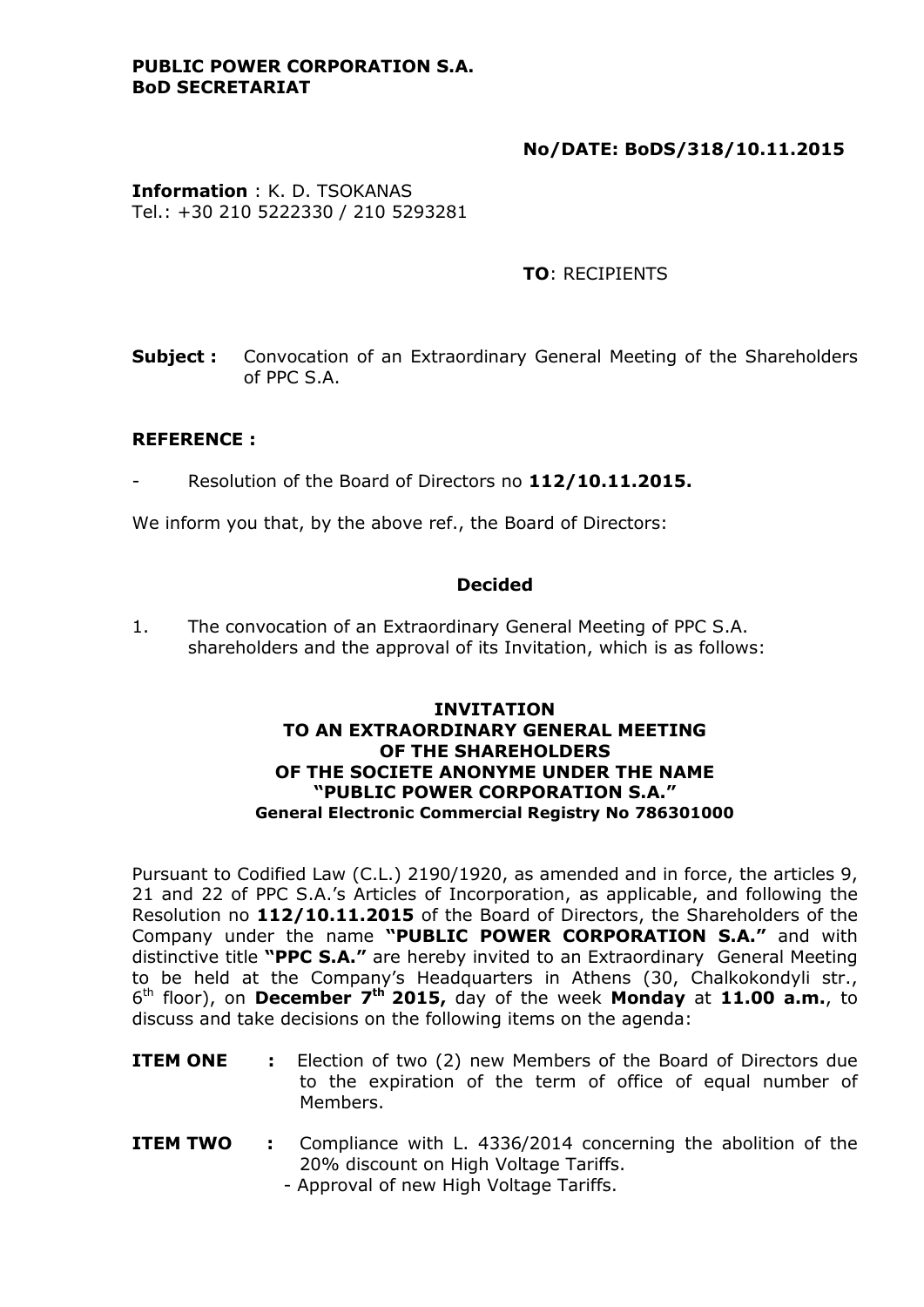- **ITEM THREE** : Granting of part of the meal allowance provided to the Company's personnel, under the Collective Labor Agreement of PPC SA Personnel dated 27.2.2015, for dealing with the humanitarian crisis and offering free meals to children in schools.
- **ITEM FOUR :** Announcements and other issues.

# **PARTICIPATION RIGHT IN THE GENERAL MEETING**

In this Extraordinary General Meeting (EGM), the Shareholders with right to participate and vote are those, who will be registered at the beginning of December the 2<sup>nd</sup>, 2015, day of the week Wednesday, that is the fifth  $(5^{th})$  day prior to the EGM date - Record Date, in PPC S.A. Shareholders' registry, which is electronically kept at the Company "Hellenic Exchanges S.A. Holding, Clearing, Settlement & Registry" (Hellenic Exchanges SA – EXAE), without share blocking required. Every ordinary share has the right of one vote. Shareholders' capacity is evidenced by providing a pertinent written certification by the above mentioned institution, or alternatively, via direct online connection of the Company with the registry of the latter. Shareholders' capacity must be effective at the beginning of December the 2<sup>nd</sup>, 2015, day of the week Wednesday (Record Date) and the pertinent written certification or the electronic verification with respect to the Shareholders' capacity must be received by the Company the latest until December the  $4<sup>th</sup>$ , 2015, day of the week Friday, that is, the third  $(3^{rd})$  day prior to the EGM date. As regards the Company, participation and voting right at the EGM is attributed only to those regarded as shareholder at the aforementioned Record Date. In case of non compliance with the provisions of article 28a of C.L. 2190/1920, as in force, such Shareholder may participate in the EGM only following its permission.

# **PROCEDURE FOR THE EXERCISE OF VOTING RIGHT BY PROXY**

The Shareholders who wish to participate in the Extraordinary General Meeting (EGM) by proxy/ies representative/es, must send the pertinent proxy holder authorisation form (Power of Attorney), which is available on the company's website [www.dei.gr](http://www.dei.gr/), to the Company's Corporate Announcements and Shareholders Services Unit (30, Chalkokondyli Street, Athens 104 32, 5<sup>th</sup> floor, office 512), no later than December the 4<sup>th</sup>, 2015, day of the week Friday, that is the third  $(3^{rd})$ day prior to the date of the General Meeting.

Each shareholder may appoint up to three (3) proxy holders/representatives. However, if a shareholder holds shares of the company appearing in more than one securities account, the above limitation shall not prevent such shareholder from appointing separate proxy holders/representatives for the companies appearing in each securities account, as regards the General Meeting.

A proxy holder/representative acting on behalf of several shareholders may cast votes differently for each shareholder. The proxy holder/representative is obliged to disclose to the Company, before the commencement of the General Meeting, any fact which might be useful to the shareholders in assessing whether the proxy holder/representative might pursue interests other than the interest of the represented shareholder. A conflict of interest within this context may in particular arise where the proxy holder/representative: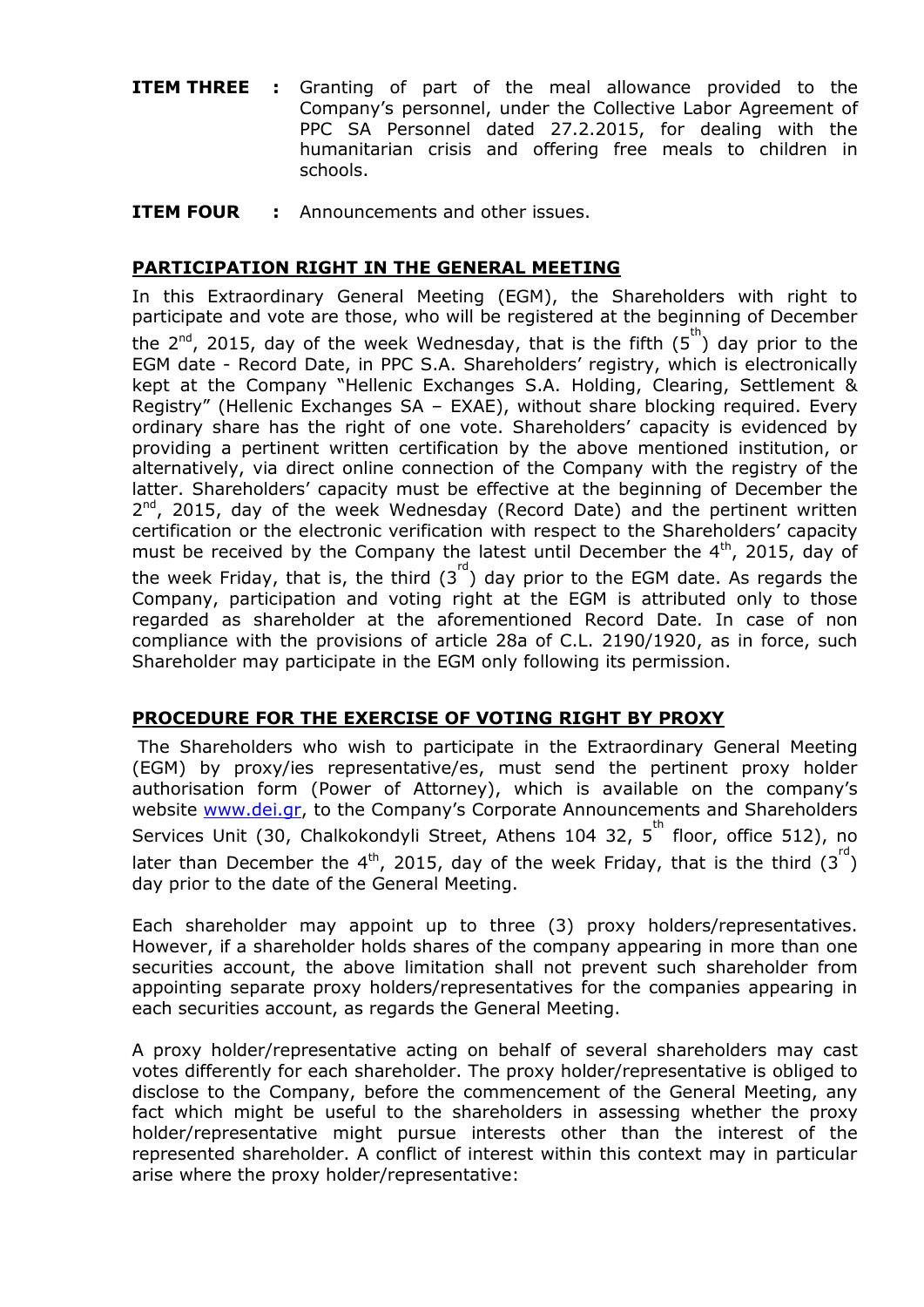a) is a controlling shareholder of the Company, or is another entity controlled by such shareholder;

b) is a member of the Board of Directors or the management of the Company, or of a controlling shareholder or an entity controlled by such shareholder;

c) is an employee or an auditor of the Company, or of a controlling shareholder or an entity controlled by such shareholder;

d) is a spouse or close relative (of  $1^{st}$  degree) with a natural person referred to in the above items a) to c).

The appointment and the revocation of appointment of a shareholder's proxy holder/representative shall be made in writing and shall be notified to the Company at least three (3) days prior to the date of the General Meeting.

The shareholders are requested to ensure the successful dispatch of the proxy holder authorisation form [power of attorney] and receipt thereof by the Company, by calling at the following numbers: +30 210 5230951, +30 210 5293207, +30 210 5293245 .

In order to attend the General Meeting any shareholder/representative shall present an ID card. In case that the shareholder is a legal entity and has not appointed in accordance with the aforementioned procedure a proxy holder/srepresentative/s, then the legal representative of such shareholder shall also present his/her legalization documents, in order to attend the General Meeting.

### **SHAREHOLDERS' MINORITY RIGHTS**

With respect to the aforementioned EGM, the Shareholders have also the following rights, which can be exercised within the following deadlines per right:

a) Shareholders representing at least one twentieth (1/20) of the paid-up share capital may request from the Board of Directors to include in the Extraordinary General Meeting's Agenda additional items, provided that the relevant request is communicated to the Board of Directors at least fifteen (15) days prior to the EGM. The said request must be accompanied by a written justification or a draft resolution for approval by the EGM.

b) Shareholders representing at least one twentieth (1/20) of the paid-up share capital may request from the Board of Directors to upload to the Company's website [\(www.dei.gr\)](http://www.dei.gr/), at least six (6) days prior to the EGM date, draft resolutions for the items included in the initial or revised EGM agenda, provided that the relevant request is communicated to the Board of Directors at least seven (7) days prior to the EGM date.

c) Following a request of shareholders communicated to the Company at least five (5) full days prior to EGM date, the Board of Directors must provide to the EGM the requested specific information with respect to Company's business, to the extent that these are useful for the actual assessment of the items on the agenda.

d) Following a request of shareholders representing one fifth (1/5) of the paid-up share capital, communicated to the Board of Directors at least five (5) full days prior to the EGM date, the Board of Directors must provide the EGM with information about the course of the Company's affairs and its financial situation.

# **AVAILABLE DOCUMENTS AND INFORMATION**

The present Invitation to the Shareholders, the proxy holder authorisation form [power of attorney], the total number of shares and voting rights existing on the date of the present Invitation as well as any documents provided for in article 27, par. 3, cases c) and d) of C.L. 2190/1920, as in force, are or will be posted on the